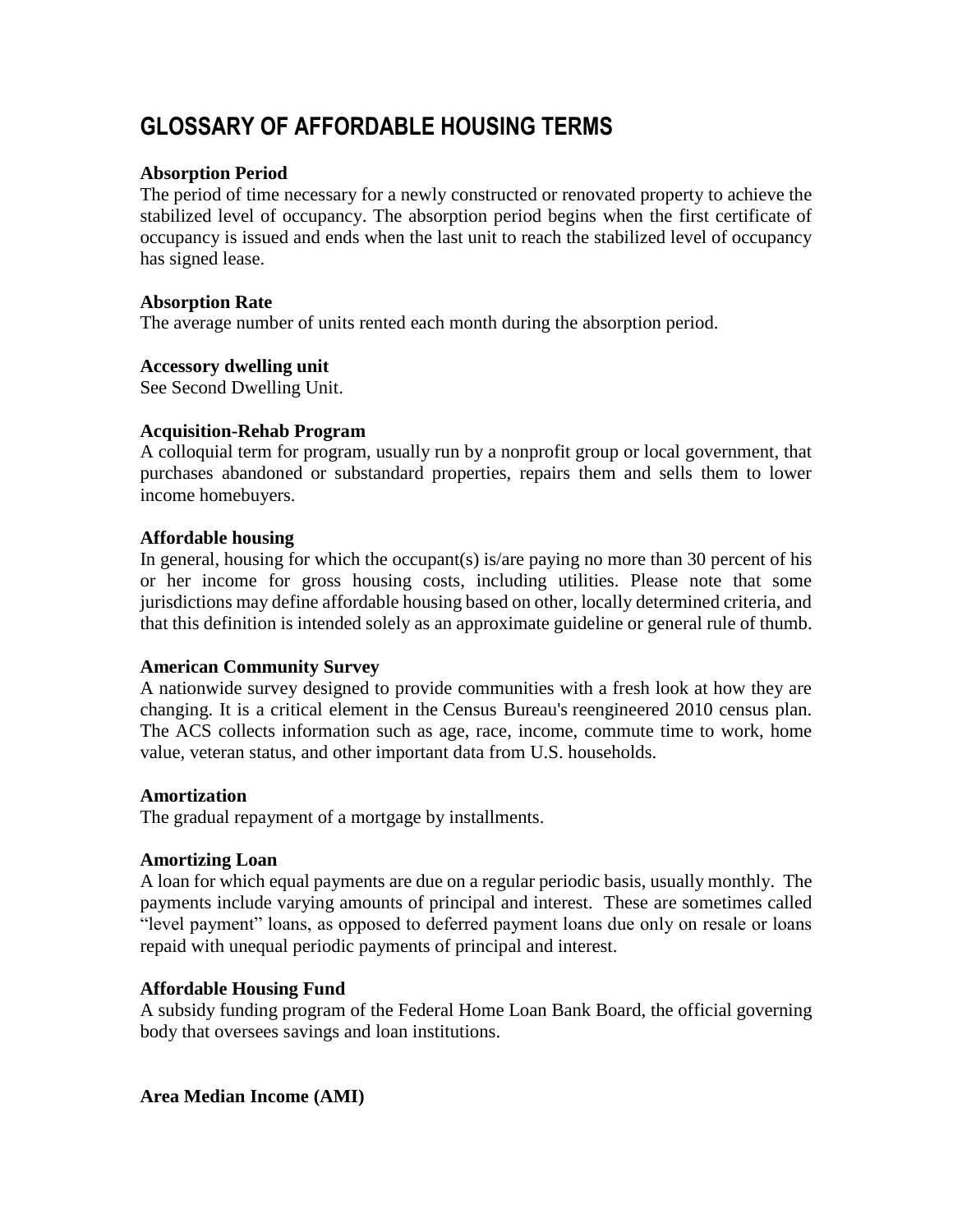A term of art used by some federal programs to describe published income standards for various areas of the country that are used as benchmarks for determining households' eligibility for federally funded programs. For example, homebuyers assisted with HOME or CDBG funds generally must have incomes at or below 80% of area median income. AMIs are calculated and published annually by HUD. "Median" means that half of all households in the area are estimated to have more than this amount of income.

### **Brownfields**

Abandoned, idled, and underused industrial and commercial facilities where expansion and redevelopment is burdened by real or potential environmental contamination.

### **Building Code**

A set of building construction requirements developed and administered by national and local bodies to ensure that buildings meet certain minimum standards for structural integrity, safety, design, and durability.

### **California Department of Housing and Community Development (HCD)**

A department within the [California Business, Consumer Services and Housing Agency](https://en.wikipedia.org/wiki/California_Business,_Consumer_Services_and_Housing_Agency) that develops housing policy and building codes (i.e. the [California Building Standards Code\)](https://en.wikipedia.org/wiki/California_Building_Standards_Code), regulates manufactured homes and mobile home parks, and administers housing finance, economic development and community development programs

#### **Capacity Building**

A term used to describe technical assistance (and sometimes staff grants) given to a nonprofit organization to increase their organizational and staff capacity, funding resources, and output.

#### **Capitalize; Capitalization**

Has several meanings as used in the low-income housing industry. The most common is "capitalizing a loan fund," i.e. raising grants or low-interest loans for a fund from which loans are made to third parties. In real estate development, the term can also mean characterizing certain expenses such as loan interest and professional fees as capital costs, not ordinary operating expenses.

#### **Cash-to-Close**

A colloquial term used in the single-family lending industry to describe the total amount of cash to be provided by the homebuyer at the real estate and loan closing. This cash is applied to pay the down payment, appraisal fee, and other loan-related fees, recording costs, and pre-paid real estate taxes and insurance.

#### **Census Tract**

A small, relatively permanent statistical subdivision of a county or statistically equivalent entity, delineated for data presentation purposes by a local group of census data users or the geographic staff of a regional census center in accordance with [Census](https://www.huduser.gov/portal/glossary/glossary_u.html#cb) [Bureau](https://www.huduser.gov/portal/glossary/glossary_u.html#cb) guidelines.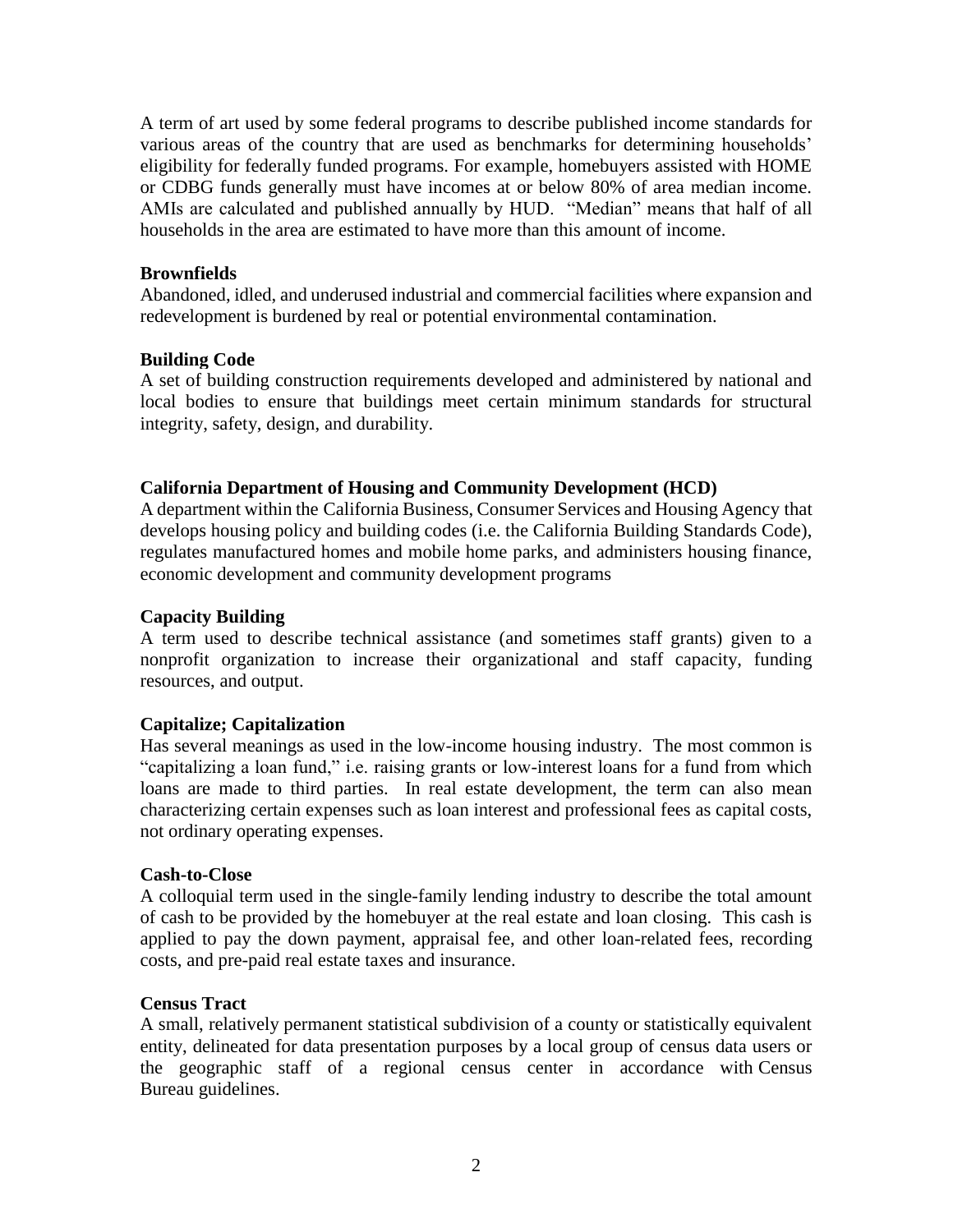# **Census Tract Number**

A four-digit basic number, followed by an optional two-digit decimal suffix, used to uniquely identify a [census](https://www.huduser.gov/portal/glossary/glossary_all.html#ctn) tract within a county or statistically equivalent entity.

# **CHDO**

Pronounced CHO-DOE. A HUD term for a Community-Based Housing Development Organization in relation only to the federal HOME program (see "HOME"). HOME reserves 15% of its funds for CHDOs. A CHDO must have on its board at least one-third low-income people, their specially elected representatives, or residents of low-income census tracts.

# **CHDO Entitlement**

The amount of money a city, state or urban county gets annually from HUD based on a formula through the Community Development Block Grant program.

# **Chronically Homeless Individual**

A homeless individual with a disability who lives either in a place not meant for human habitation, a safe haven, or in an emergency shelter, or in an institutional care facility if the individual has been living in the facility for fewer than 90 days and had been living in a place not meant for human habitation, a safe haven, or in an emergency shelter immediately before entering the institutional care facility. In order to meet the "chronically homeless" definition, the individual also must have been living as described above continuously for at least 12 months, or on at least four separate occasions in the last 3 years, where the combined occasions total a length of time of at least 12 months. Each period separating the occasions must include at least 7 nights of living in a situation other than a place not meant for human habitation, in an emergency shelter, or in a safe haven.

# **Closing**

The occasion where the sale of real estate and/or the making of a loan is finalized. Sometimes called "settlement."

# **Cohousing community**

An intentional community of private homes clustered around shared space. Each attached or single family home has traditional amenities, including a private kitchen. Shared spaces typically feature a common house, which may include a large kitchen and dining area, laundry, and recreational spaces.

# **Commercial Linkage Fees (CLF)**

CLFs are a type of impact fee assessed on new commercial developments or major employers based on the need for workforce housing generated by new and expanding businesses. Revenues generated by the fee are then used to help fund the development of affordable housing opportunities within accessible commuting distance to the employment center.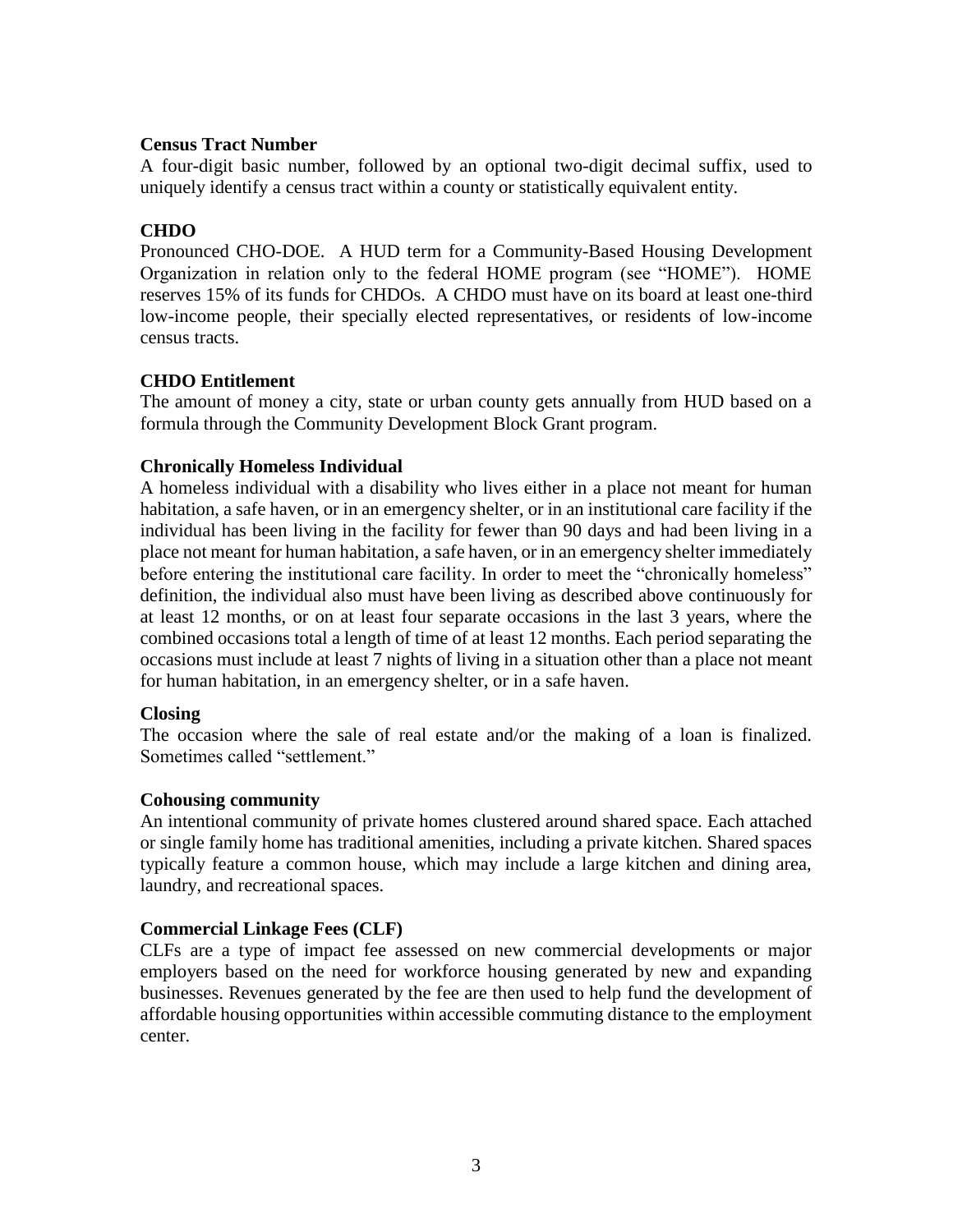# **Community Development**

A term broadly used to describe any efforts to improve housing, infrastructure, education, social services and employment in lower income areas.

# **Community Development Block Grants (CDBG)**

This is a HUD (federal) program that provides grants to cities and states to undertake community development efforts. Affordable housing is a common use, and many cities subcontract with nonprofits to run the programs. Generally, rural areas and cities smaller than 50,000 population must apply on a competitive basis annually or bi-annually to be a state government agency administering the Small Cities CDBG program.

# **Community Development Corporation (CDC)**

Entrepreneurial nonprofit institutions that combine public and private resources to aid in the development of affordable homes in socioeconomically disadvantaged areas.

# **Conventional Financing**

In the low-income housing industry, a term often used to refer to any loan made with nonsubsidy sources. Among private, single-family lenders, a term to describe a loan that is made with a minimum 20% down payment and conventional underwriting criteria—a maximum 80% loan-to-value ratio and maximum 28/36 underwriting ratios. See "loan-tovalue ratio" and "underwriting ratios."

# **CRA – The Community Reinvestment Act**

A federal law that encourages lenders to make residential and commercial loans to lowincome and minority people, and/or in low-income areas.

# **Cottage Housing**

Cottage Housing is generally defined as a grouping of small, single family dwelling units clustered around a common area and developed with a coherent plan for the entire site. They have gained popularity in recent years as a type of infill development on small sites, within existing developed areas. The cottage units may have other shared amenities. The shared common area and coordinated design allow densities that are higher than typical single-family neighborhoods, while minimizing impacts on adjacent residential areas.

# **Debt Ratio**

See "installment debt ratio."

# **Debt Service**

Principal and interest payments on a loan usually paid monthly.

# **Deed in Lieu of Foreclosure**

To avoid foreclosure ("in-lieu" of foreclosure), a deed is given to the lender to fulfill the obligation to repay the debt. This process does not allow the borrower to remain in the house, but helps avoid the time, effort, and costs associated with foreclosure.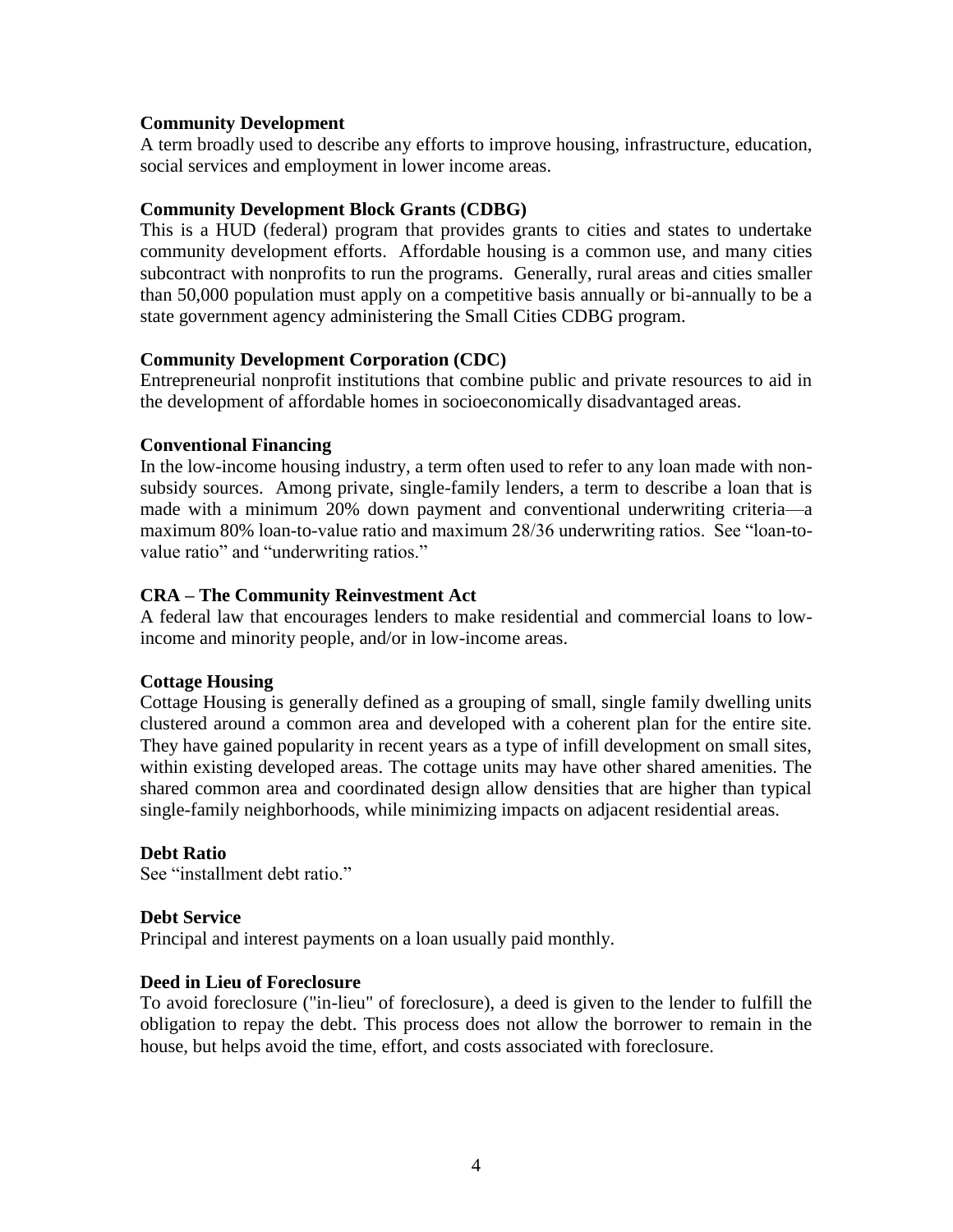**Deed of Trust**

See "mortgage loan."

# **Deferred Payment Second Mortgage Loan**

A non-amortizing loan, usually at 0% interest, on which no repayments are due until sale or some other point in the future. They are usually made by a public or nonprofit agency to a lower income homebuyer or a developer of low-income housing. Sometimes called a "deferred payment loan," a "DPL," or a "soft second mortgage."

### **Demand**

The total number of households in a defined market area that would potentially move into proposed new or renovated housing units. These households must be of the appropriate age, income, tenure, and size for a specific proposed development. Components of demand vary and can include household growth, turnover, those living in substandard conditions, rent over-burdened households, and demolished housing units. Demand is project specific.

### **Density**

The average number of dwelling units or persons per gross acre of land, usually expressed in units per acre, excluding any area of a street bordering the outside perimeter of a development site.

### **Density Bonus**

A percentage increase in the number of homes authorized for a particular parcel of land beyond the maximum allowed per local zoning ordinances used to incentivize the developer to include affordable homes. In California, the State Density Bonus Law (Gov. Code 65915), enacted in 1979, requires cities and counties to offer density bonuses, incentives and waivers to housing developments that include a certain percentage of homes affordable to low- or very low-income households

# **Dilapidated Housing**

A housing unit that does not provide safe and adequate shelter, and in its present condition endangers the health, safety or well-being of the occupants. Such a housing unit shall have one or more critical defects, or a combination of intermediate defects in sufficient number or extent to require considerable repair or rebuilding. Such defects may involve original construction, or they may result from continued neglect or lack of repair or from serious damage to the structure.

#### **Down Payment Assistance**

Grants or low interest loans given to lower income homebuyer's help to fund down payment and/or closing costs—usually in the range of \$2,000 to \$5,000. Less commonly, the term is used to refer to any second mortgage financing in any amount.

# **Enhanced Infrastructure Financing District (EIFD)**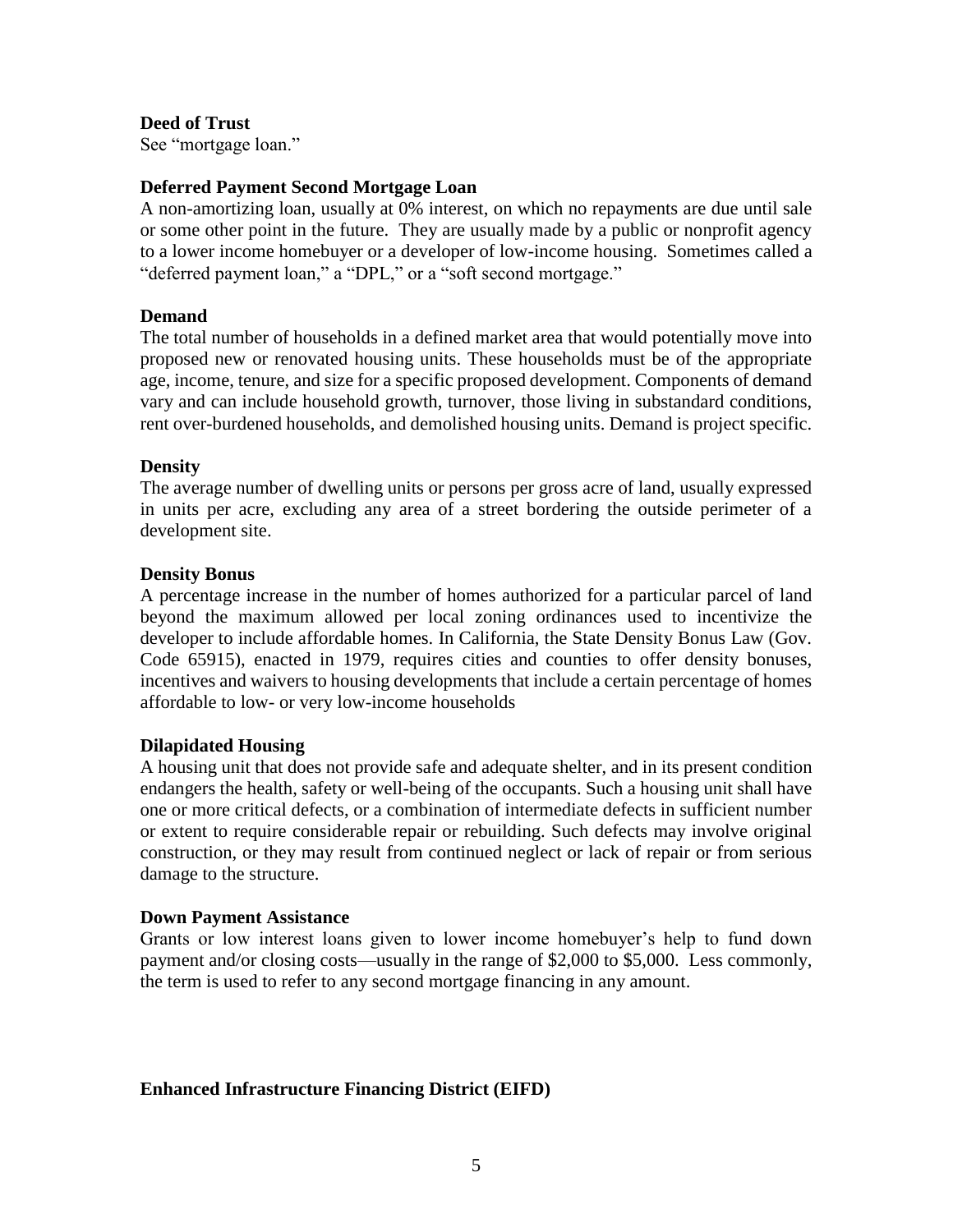Tax increment financing (TIF) program within California that is used as a way to fund infrastructure and important public facilities. Please see the Town of Mammoth Lakes [EIFD webpage](https://www.townofmammothlakes.ca.gov/621/Enhanced-Infrastructure-Financing-Dist-E) for more information.

# **Entitlement Jurisdiction**

In the affordable housing world, a city or county entitled to receive Community Development Block Grant funds directly from HUD—usually with a population exceeding 50,000.

# **Extremely Low-income Household**

As widely defined by governmental and nonprofit organizations, a household with an income at or below 30% of median income. See "area median income."

# **Fair Housing Act**

Federal legislation, first enacted in 1968 and expanded by amendments in 1974 and 1988, that provides the Secretary of HUD with investigation and enforcement responsibilities for fair housing practices. The law prohibits discrimination in housing and lending based on race, color, religion, sex, national origin, handicap, of familial status.

### **Fair market rent (FMR)**

Estimates established by HUD of the gross rents (contract rent plus tenant-paid utilities) needed to obtain modest rental units in acceptable condition in specific county or Metropolitan Statistical Area. HUD generally sets FMR so that 40% of the rental units have rents below it. In rental markets with a shortage of lower priced rental units, HUD may approve the use of FMRs that are as high as the  $50<sup>th</sup>$  percentile of rents.

#### **Fannie Mae**

The most common term for the Federal National Mortgage Association (FNMA), a publicly chartered corporation that buys residential mortgage loans from loan originators, typically local banks and thrift institutions.

#### **Farmer's Home Administration**

See "Rural Housing Service."

# **Federal Home Loan Mortgage Corporation (FHLMC) or Freddie Mac**

Congressionally chartered agency established in 1970 (and privatized in 1989) to buy qualifying residential mortgages from originating lenders. The loans are either kept in portfolio of packaged and sold as securities. Freddie Mac also offers programs with more flexible underwriting guidelines for lower income homebuyers. With Fannie Mae, the corporation's activity has helped to create an enormous secondary mortgage market.

#### **Federal National Mortgage Association (FNMA or Fannie Mae)**

Created in 1938 to purchase FHA, and later VA and conventional mortgages, Fannie Mae is now privately owned and managed, federally chartered corporation, the largest source of home mortgage funds in the United States. It buys qualifying residential mortgages from originating lenders and either keeps them in portfolio or packages and sells them as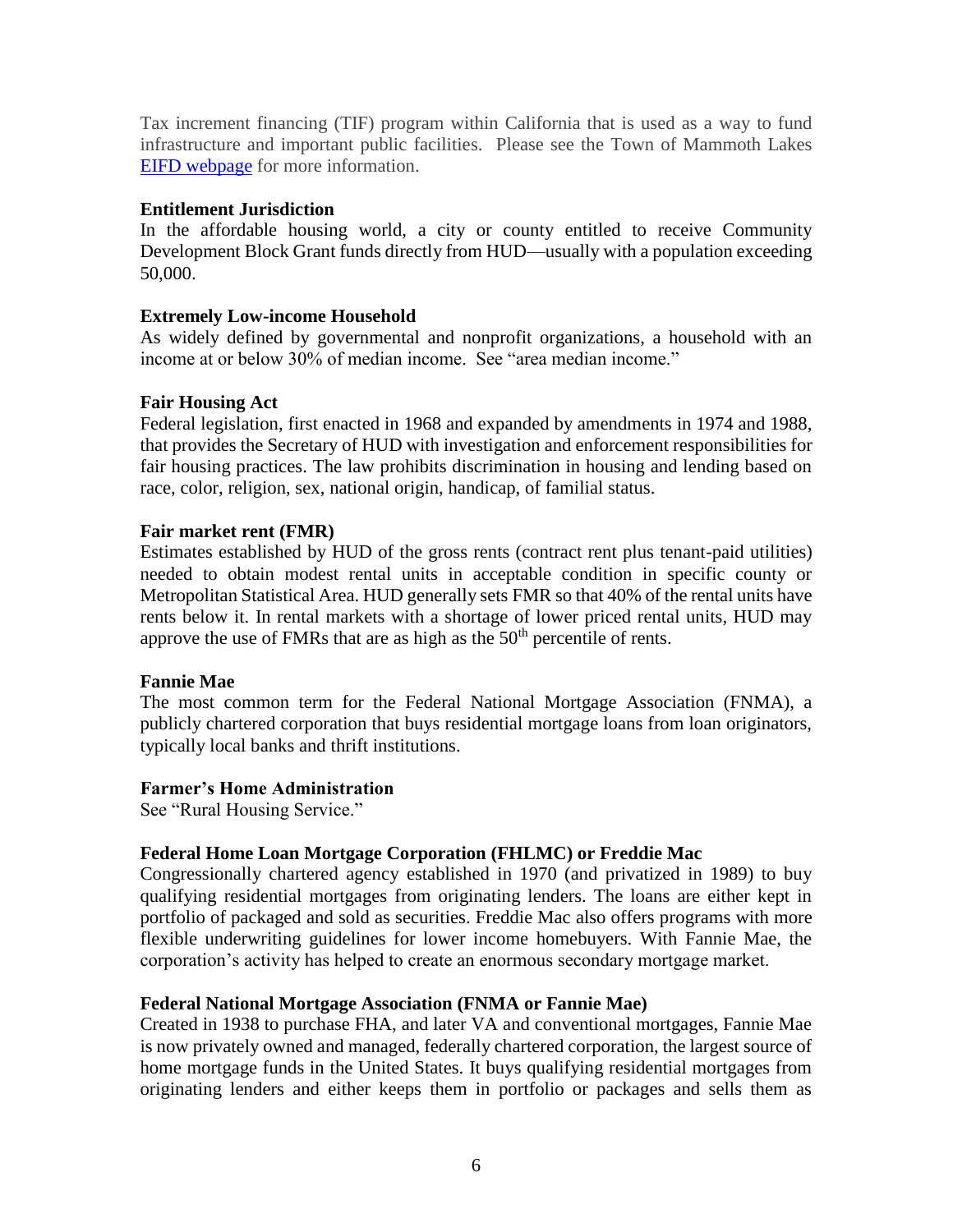securities. Fannie Mae also offers programs with more flexible underwriting guidelines for lower income homebuyers.

# **Fee Simple Ownership**

Outright ownership of real estate, as opposed to leasing, lease-purchase arrangements, and buying a home on land leased from a land trust.

# **First Mortgage Loan**

For a home purchase or a real estate project, usually the largest loan and one that gives the lender the most security. In case of foreclosure and sale, the first mortgage lender gets the money before any other lender is paid off. Also called a "first deed of trust" loan in some areas of the country.

# **Fixed-Rate Mortgage Loan**

A mortgage loan for which the interest rate does not change over time.

# **Forbearance Agreement**

An agreement in which a lender postpones foreclosure on a mortgage loan to allow the borrower time to catch up on overdue loan payments.

# **Foreclosure**

The process by which a mortgaged property may be sold when a mortgage is in default.

# **Freddie Mac**

A commonly used name or the Federal Home Loan Mortgage Corporation, a publicly chartered corporation that buys residential mortgage loans from loan originators, typically local banks and thrift institutions.

# **Green Building**

A whole‐building and systems approach to design and construction that employs building techniques that minimize environmental impacts and reduce the energy consumption of buildings while contributing to the health and productivity of its occupants.

# **Green Development**

Development that uses environmentally friendly building practices and energy efficiency. There are a number of public and private incentives for green development, and increasingly, nonprofit developers use green construction as a way of increasing the expendable resources of lower income persons.

# **Gross Rent**

The monthly housing cost to a tenant, which equals the contract rent stated in the lease plus the estimated cost of all tenant paid utilities.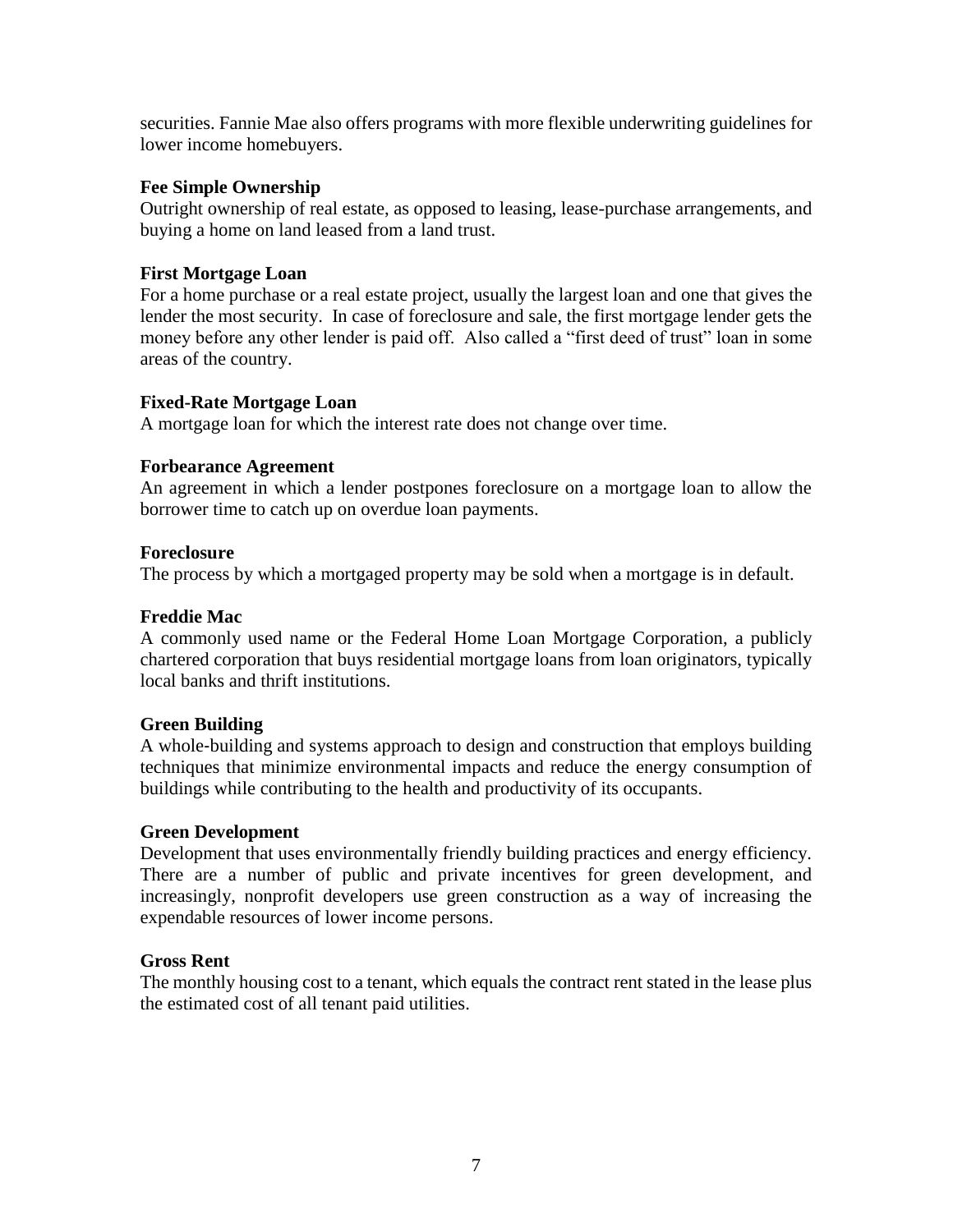# **HOME**

The HOME Investment Partnership Program, a HUD program that grants housing subsidy funds on a formula basis to cities and states. Smaller cities must apply to states for funding. Funds may be used for acquisition, rehab, rent subsidies and (in some places) new construction. Subsidies can be low interest second mortgages, "forgivable" loans, grants, interest subsidies and rent subsidies. The program requires local nonfederal matching funds. HOME will fund developer fees and administrative costs of programs (up to certain limits).

# **Home Buyer Training**

Workshops conducted for groups of prospective homebuyers. Participants receive training on the pros and cons of buying a home, credit issues, the home search, mortgage financing, special financing (if available), the loan closing, home maintenance, and other responsibilities of homeownership.

# **HOPE**

A series of HUD programs that provide grants to local governments, housing authorities, or nonprofit organizations to convert unused or HUD-owned rental properties to homeownership opportunities. Properties must be public housing or government foreclosed housing. The grant pays for some administration, but requires a local match. Applicants compete for funds in periodic requests for proposals.

# **Housing choice voucher/ Section 8 program**

Federal rent subsidy program under Section 8 of the U.S. Housing Act, which issues rent vouchers to eligible households to use for the housing of their choice. The voucher payment subsidizes the difference between the gross rent and tenant's contribution of 30% of adjusted income, (or 10% of gross income, whichever is greater). In cases where 30% of the tenant's income is less than the utility allowance, the tenant will receive an assistance payment. In other cases, the tenant is responsible for paying his share of the rent each month.

# **Housing cost burden**

When 30% or more of a household's income is spent on housing costs. Many households are severely over-burdened and pay more than 50% of their income towards housing (see Severe Cost Burden).

# **Housing Element**

A required element of all California city general plans, housing elements identify and analyze housing needs and include goals, objectives, policies and programs for providing a city's fair share of affordable housing needs. Although state law mandates that jurisdictions rezone enough land to meet their regional housing needs allocation and each jurisdiction is required to have an approved housing element, jurisdictions retain local land use control and Housing Elements are only plans for housing. Advocates then push for implementation of these plans and work tirelessly to get these cities and counties to produce the homes their communities desperately need.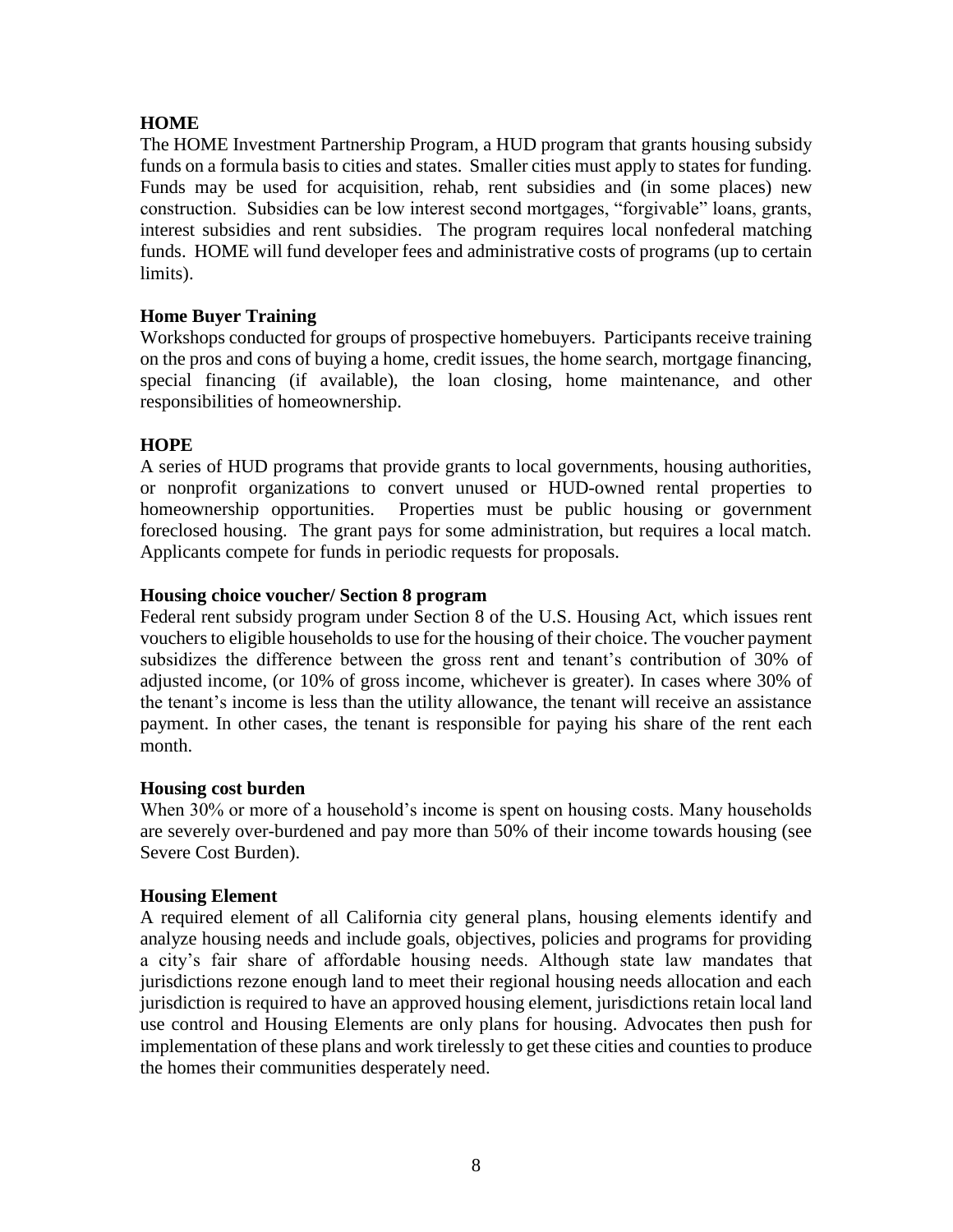### **Housing impact fee**

A per square foot impact fee levied on market rate housing that can be used to build affordable homes. The fees are based on the idea that every person who moves into a market-rate home generates a need for services typically provided by employees paid less than the median income

### **Housing Payment Ratio**

In single-family lending, the percentage of a borrower's income that will be spent on the housing payment after a home purchase, refinancing, or home renovation refinancing. This includes payments of loan principal, interest, real estate taxes, and insurance (called PITI).

### **Housing Trust Fund**

A loosely defined term covering various types of public and nonprofit-controlled funds from which loans and grants are made for affordable housing. These trust funds are variously capitalized with public revenue, dedicated taxes, grants and payments from market-rate developers.

# **HUD**

The U.S. Department of Housing and Urban Development.

### **Inclusionary zoning**

A requirement that developers of new housing include a certain percentage of below market-rate homes. Inclusionary Zoning is a local law and each city that passes this law decides how many units must be affordable, and what price is considered affordable. Often developers can pay the city an "in-lieu fee" instead of including affordable units, which allows the city to use the money to build new affordable homes. In California, there is a legal challenge to Inclusionary Zoning's application to rental housing, which is now being debated at the California State Supreme Court.

#### **Infill Housing**

New homes or apartments built on smaller tracts of land, often in older neighborhoods, urban renewal areas or inner cities.

#### **Installment Debt Ratio**

In single-family lending, the percentage of borrower's income that will be spent on all installment debt after a home purchase, refinancing, or home renovation financing. The conventional ratio is 36% of income. Some community reinvestment loan products and insured loans allow a higher ratio.

#### **Land Bank**

A governmental or nongovernmental nonprofit entity established, at least in part, to assemble, temporarily manage, and dispose of vacant land for the purpose of stabilizing neighborhoods and encouraging re-use or redevelopment of urban property.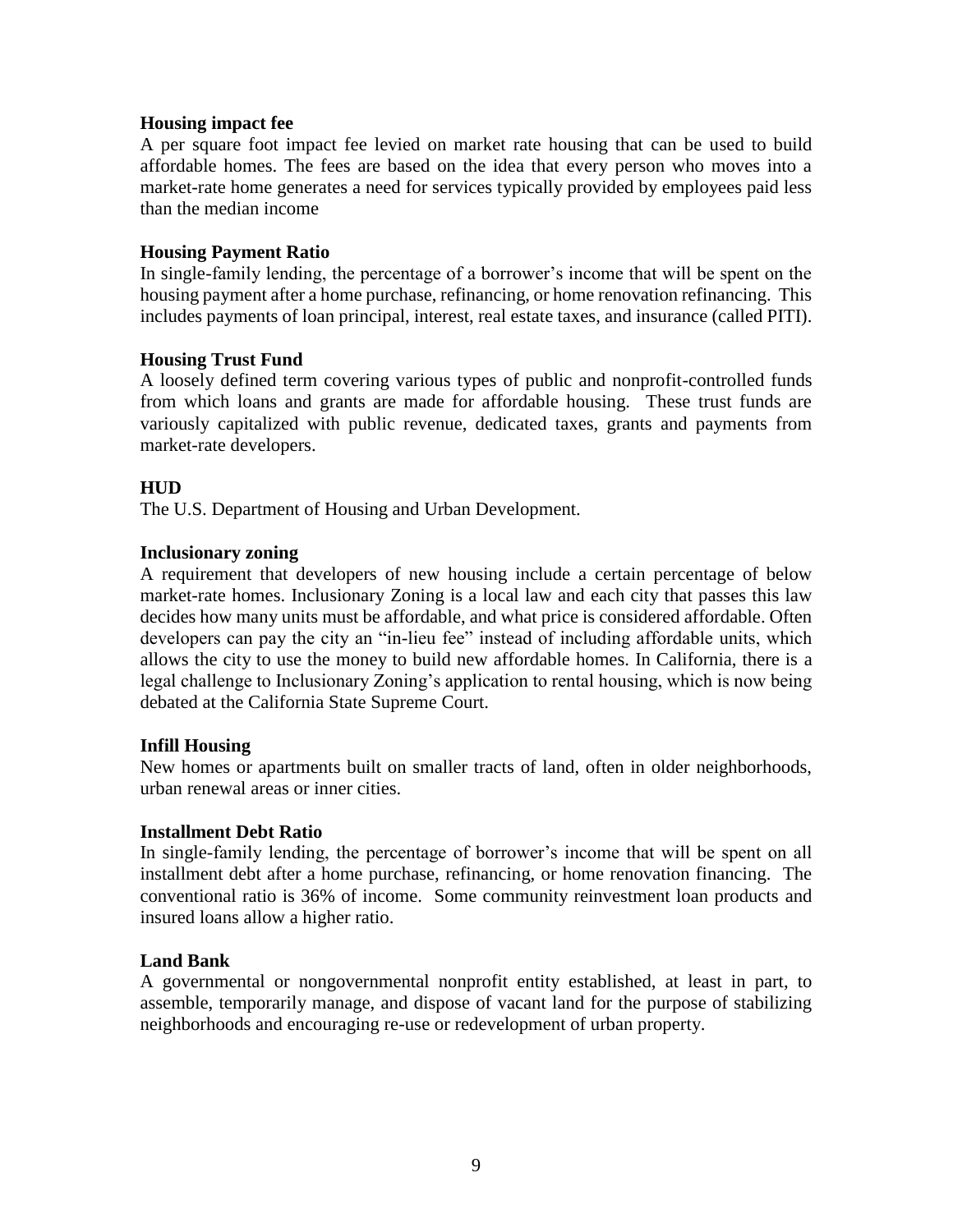# **Land Trust**

In the strictest sense, a nonprofit organization that sells affordable homes but retains ownership of the land under them in order to control, through the lease, the long-term affordability of the homes. The lease ensures that the home is resold to a low-income family, sold at a below-market price, and/or sold with a share of the appreciated value going to the nonprofit. The term is used more loosely to describe programs that subsidize fee simple homeownership for low-income families and impose similar kinds of long-term affordability controls.

# **Layered Financing**

Financing for an affordable housing project that includes several subsidy sources (for example, HOME, CDBG, and Tax Credits).

# **Lien**

A document recorded in public records that represents a debt owed on the property. Examples of liens include: a recorded mortgage deed, a lien for unpaid taxes, and a mechanic's lien representing construction work on a property that was not paid for.

# **Livability**

A measure of integration of the housing, transportation, environmental, and employment amenities accessible to residents. A livable community is one with multiple modes of transportation, different types of housing, and destinations located within an easy distance (20 minutes by transit, 15 minutes by bike or foot, 10 minutes by car) of homes. Additionally, [Zoning Code Section 17.136.120](https://library.municode.com/ca/mammoth_lakes_/codes/code_of_ordinances?nodeId=TIT17ZO_ARTVIAFWOHO_CH17.136HO_17.136.120LIST) includes specific livability standards for housing mitigation units including minimum square footage, required amenities, and design standards.

# **Live/work housing**

A housing arrangement where one is able to do their work in a specific office or workspace within the confines of the place they rent.

# **Leverage**

In low-income housing, this means using one source of funds in a project to encourage investment by another source. As in, "our funding was leveraged five times in that project."

# **Loan-to-Value Ratio**

The ratio between the proposed loan amount and the appraised value of a property that money is being borrowed for. For instance, if a proposed loan equals 85% of appraised value, the loan-to-value ratio is 85%. For community reinvestment programs, lenders will sometimes lend up to 95% or 97% of value, typically only if mortgage insurance is provided. The maximum ratio for conventional loans is 80%.

# **Low-income Household**

As widely defined by governmental and nonprofit organizations, a household with an income at or below 80% of area median income. See "area median income."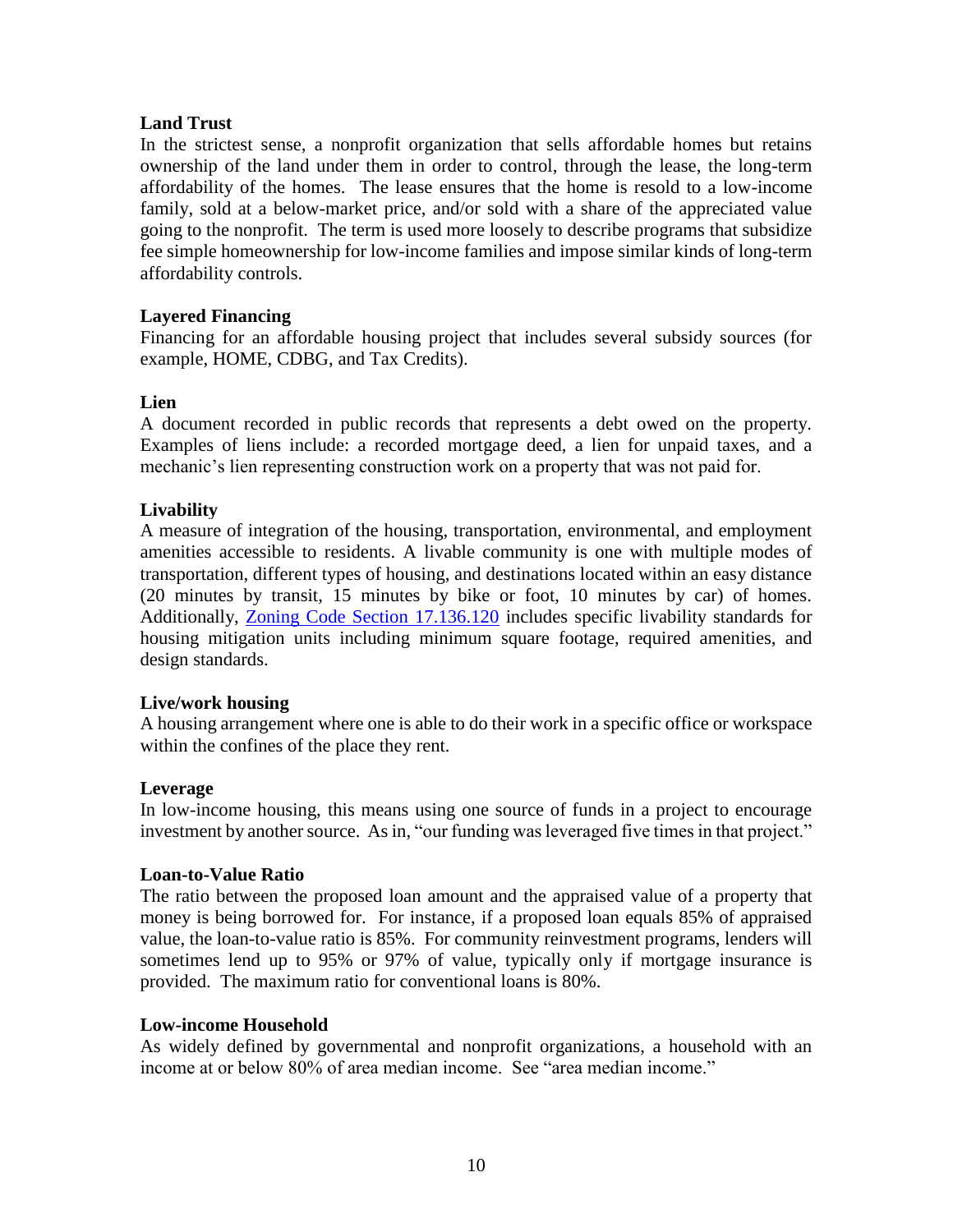# **Low-income housing tax credit program (LIHTC)**

Federal tax credit for developers of affordable housing. States receive an annual dollar value of credits which they then allocate to qualifying projects based on priorities established in a state allocation plan.

# **Manufactured Homes**

A home built entirely in the factory to a federal building code administered by HUD. The Federal Manufactured Home Construction and Safety Standards (commonly known as the HUD code) went into effect June 15, 1976. Manufactured homes may be single‐ or multi‐ section and are transported to the site and installed. The Federal standards regulate manufactured housing design and construction, strength and durability, transportability, fire resistance, energy efficiency, and quality.

### **Market-rate housing**

Housing built by for-profit developers with private capital for people above 120% Area Median Income, adjusted for household size. This often includes doctors, lawyers and technology workers.

### **Median Income**

See "area median income."

### **Mixed Income Housing Development**

Development that includes housing affordable to various income levels.

#### **Mixed-use development**

Projects that combine different types of development such as residential, commercial, office, industrial and institutional into one project.

#### **Moderate-Income Household**

As widely defined by governmental and nonprofit organizations, a household with an income between 80% and 120% of area median income. See "area median income."

#### **Mortgage Insurance**

Insurance provided by a private institution or public agency that insures a lender in whole or in part from losses due to a default on a loan. Lenders typically require mortgage insurance only for loans that are not considered conventional (see "conventional financing"). Borrowers pay the premiums. The Federal Housing Administration (FHApart of HUD) provides many kinds of mortgage insurance, as does the Veterans Administration (VA) and many private insurers, who provide what is called "private mortgage insurance (PMI)."

# **Mortgage Loan**

A loan secured by a mortgage deed, meaning the property owner has agreed to give the property to the lender if monthly payments are not made, so the property can be sold to pay off the loan. First deed of trust loan means the same thing.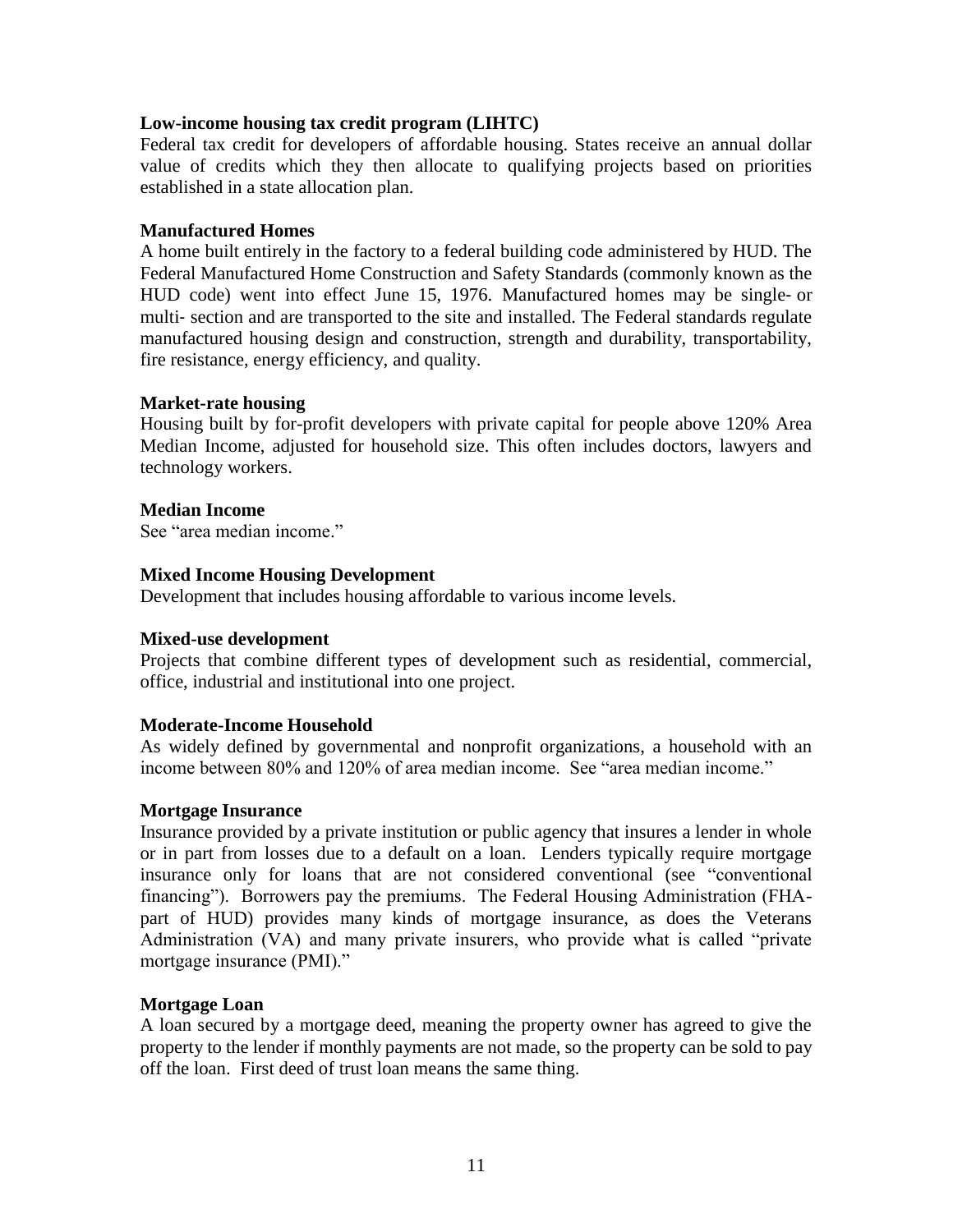# **Mortgagee**

The Lender of a mortgage loan.

# **Mortgagor**

The borrower of a mortgage loan.

# **Nexus study**

A formal study that analyzes the relationship between new development (housing, office, retail, etc.) and increased demand for facilities and services. Nexus studies are used to document that there is a relationship between development and these additional needs, to calculate how much of a need is created by the development, and to decide the fees necessary to address these newly created needs.

# **NIMBY: Not in my backyard**

Neighborhood opposition to low income homes built near their own homes.

### **Non-amortizing Loan**

See "deferred payment loan."

### **Origination**

Once a lone has been underwritten, the act of processing the loan through closing, providing the loan funds and setting the loan up for servicing.

#### **Participation Loan**

Usually, a first mortgage loan made on a larger real estate project such as an apartment acquisition, where two or more lenders provide the funds. In proportion to their funds provided, the share risk, repayments and any proceeds of sale in the event of a default. A common way to get lenders to finance multi-family deals that cannot immediately be sold to the secondary market.

# **PJ**

Either what you wear late at night, or a Participating Jurisdiction under the HUD HOME program. A PJ is a local or state government eligible to contract directly with HUD for HOME funds. Smaller cities must subcontract from state government agencies.

# **PMI**

See "mortgage insurance."

# **Prequalification**

The process of assisting a homebuyer in determining if they qualify for conventional and/or subsidy loans. This typically involves a credit check, verifying income and asset information, and evaluating debt, income, and credit information in relation to lender underwriting standards. The process typically determines: 1) if a borrower has good enough credit to borrow, and 2) approximately how much can be borrowed at certain interest rates and loan terms.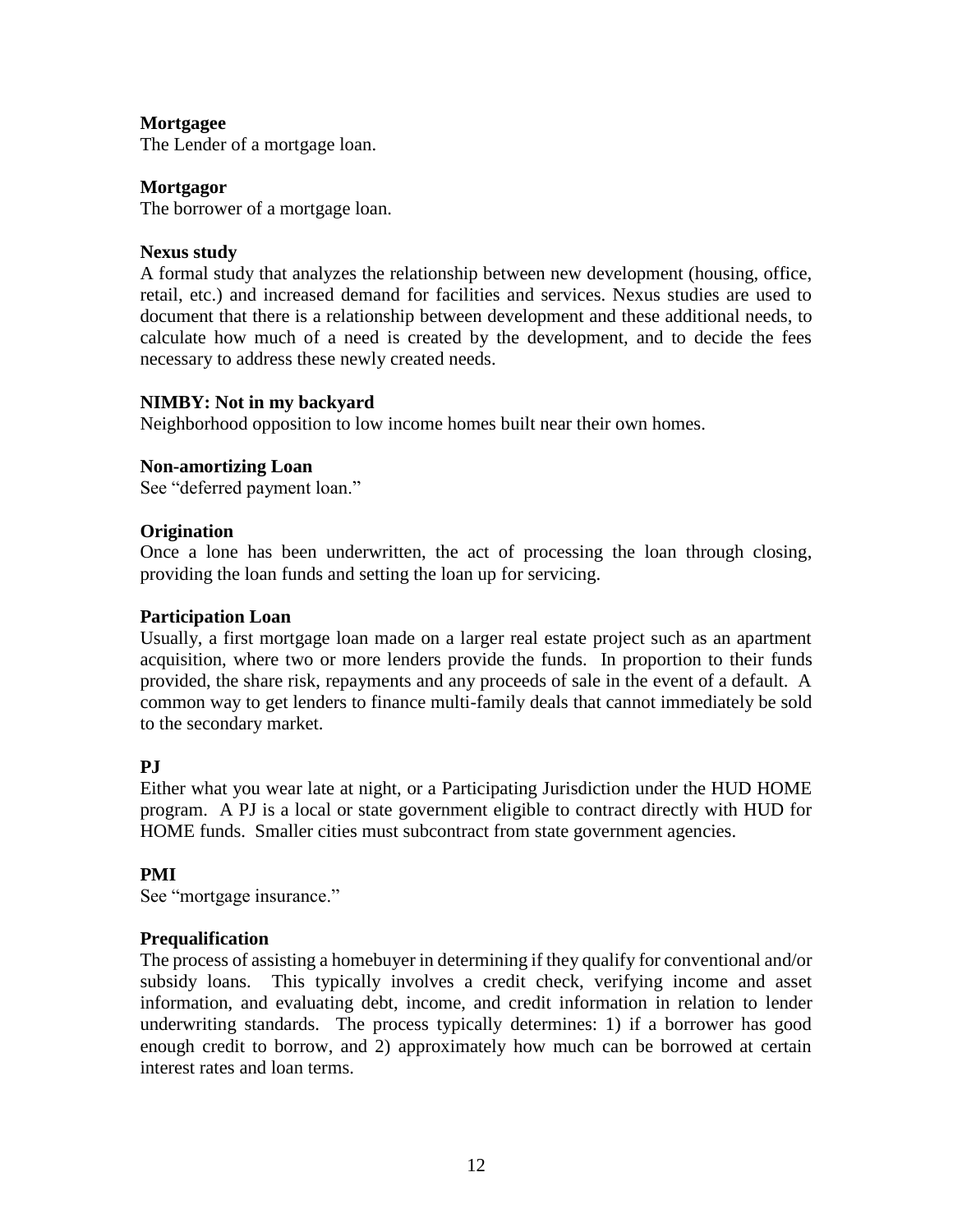### **Purchase-Rehab Program**

See "acquisition-rehab."

### **Qualifying Ratios**

See "underwriting ratios."

### **Regional housing needs assessment (RHNA)**

The Regional Housing Needs Assessment (RHNA) is mandated by State Housing Law as part of the periodic process of updating local housing elements of the General Plan. The RHNA quantifies the need for housing within each jurisdiction during specified planning periods. Communities use the RHNA in land use planning, prioritizing local resource allocation, and in deciding how to address identified existing and future housing needs resulting from population, employment and household growth. The RHNA does not necessarily encourage or promote growth, but rather allows communities to anticipate growth, so that collectively the region and subregion can grow in ways that enhance quality of life, improve access to jobs, promotes transportation mobility, and addresses social equity, fair share housing needs.

### **Rent stabilization**

Policies and laws that prevent landlords from charging tenants large rent increases. Under California law, there is no limit on how much a landlord can charge a new tenant, but once the tenant moves in, future rent increases can be regulated. In California, rent stabilization does not apply to new apartments built after 1995 and it does not apply to single-family homes, and while some jurisdictions have adopted rent stabilization and protection policies, the vast majority has not.

# **Request for Proposal (RFP)**

A process for soliciting applications for technical or consulting services or for project developers when funds are awarded competitively.

# **RTC – Resolution Trust Corporation**

A quasi-public, federally chartered corporation that was charged in the early 1990s with selling off assets acquired by the government from bailed-out lenders that were federally insured.

#### **Rent Subsidies**

Term typically used to describe HUD's Section 8 program, which subsidize, the rent of low-income tenants in privately owned apartments and are typically administered by local housing authorities. There are two types of subsidies with only slight technical differences—certificates and vouchers. Generally, tenants pay 30% of income for rent and utilities and HUD pays the rest directly to the landlord. Some other HUD funding programs for supportive housing and special needs housing can be used for rent subsidies. Some local governments sometimes provide rent subsidies or stipends with their own funds.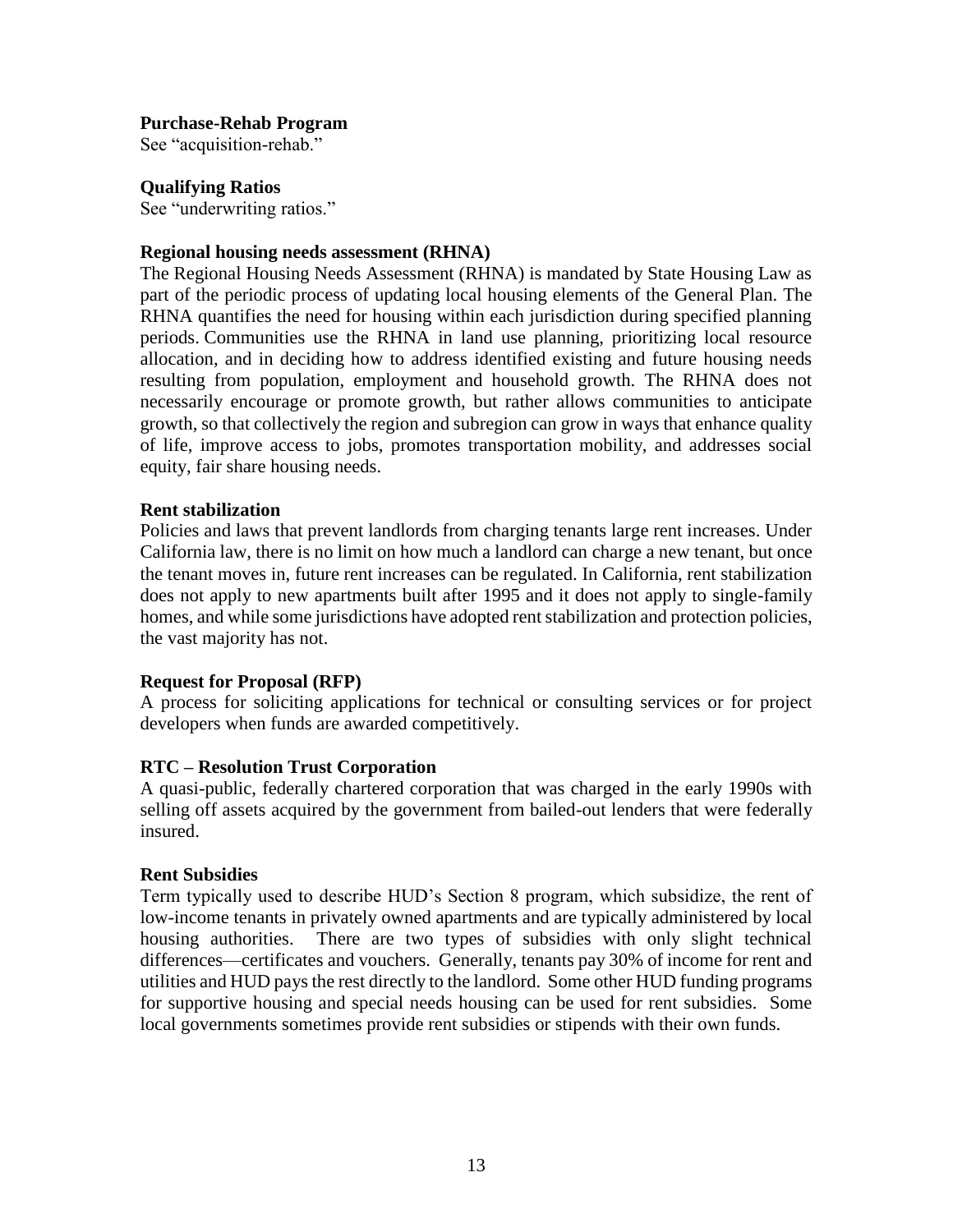# **Rural Housing Service**

A division of the U.S. Department of Agriculture that provides housing grants and loans to housing projects in small cities and rural areas, similar to programs of HUD in urban areas.

# **Section 8**

See "rent subsidies."

# **Section 502**

A program of the Rural Housing Service that provides low-income borrowers with direct low-interest loans or loan guarantees to buy a new or existing home. The guarantors are used as an incentive for private, institutional lenders to make home purchase loans at interest rates slightly below market. Section 502 loans are also sometimes originated as low-interest second mortgage loans made in tandem with first mortgage loans from private lenders.

# **Second Dwelling Unit.**

A dwelling unit providing complete independent living facilities for one or more persons that is located on a lot with another primary, single-unit dwelling. A second unit may be within the same structure as the primary unit, in an attached structure, or in a separate structure on the same lot.

# **Secondary Market**

Collectively, the companies and government institutions that buy mortgage loans from lenders that originated them. A large number of single-family mortgage loans and some multifamily loans are sold to the secondary market, even through originators may still service many of the loans (see "servicer").

# **Secondary Financing**

A term used to describe any financing used in conjunction with first mortgage loans from conventional financing institutions—for example, a down payment grant, a deferred payment loan, or an amortizing second mortgage loan.

# **Self-Sufficiency Programs**

A loosely defined term used to describe various programs that assist the homeless, people on welfare or public housing tenants in getting training, day care and employment. HUD funds or promotes several self-sufficiency programs for public housing tenants and tenants with HUD rent subsidies.

#### **Servicer**

Or "loan servicer." A company that collects payments due on mortgage loan, often the lender that originated the mortgage loan, even if the lender sold the loan to another entity.

#### **Servicing**

The act of collecting loan payments, accounting for them, making reports and managing escrowed funds for taxes and insurance.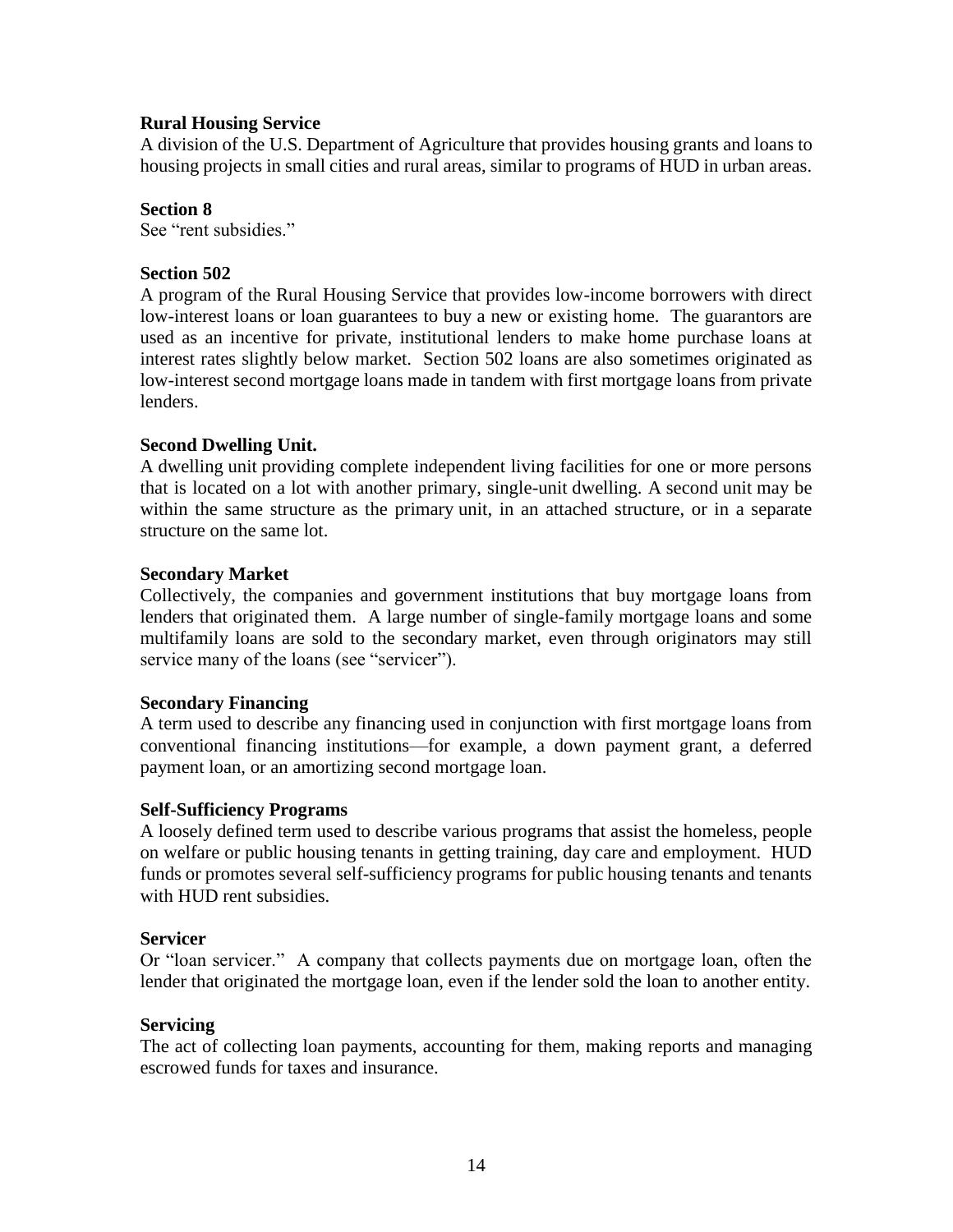**Settlement**

See "closing."

### **Severe housing cost burden**

When 50% or more of a household's income is spent on housing costs.

### **Single Family Property**

A single-unit family residence, detached or attached to other housing structures.

# **Single Room Occupancy (SRO)**

Efficiency units which may or may not include separate bathroom or kitchen facilities.

# **Smart Growth**

An approach to planning and development that promote a more efficient use of land to reduce sprawl using compact development patterns that are less dependent on the automobile and include a range of housing options and improve the balance of jobs and housing within the community or the region.

### **Soft Costs**

A jargon term for non-bricks-and-mortar costs of a real estate development project. Includes architectural costs, surveys, appraisals, other fees, holding costs, etc.

### **Soft Money**

A jargon term for subsidy funds from public or charitable sources used in a real estate development project. There are degrees of "soft." The softest funding consists of grants and deferred payment loans. Less soft are low interest, amortizing loans.

#### **Soft Second Mortgage**

See "deferred payment second mortgage."

# **Special Needs Housing**

A loosely defined term for affordable or no-cost residential facilities for people with special medical problems, the homeless or people enrolled in self-sufficiency programs. In the broadest sense, it includes emergency shelters, longer-term shelters, transitional housing, halfway houses and group homes.

#### **Subordinated Loan**

In single-family mortgage lending, a second or third mortgage loan with a lien that is subordinate to a first or second mortgage loan. In the event of default and foreclosure, subordinated loans are repaid only after other debts with a higher claim have been satisfied. (See "mortgage loan" and "lien.")

# **Subsidy**

In housing, money put into a deal to lower the monthly debt service on an individual home or in a larger project. Low interest second mortgage loans are the most common source of subsidy. Tax credit investments can also act as a subsidy. Rent subsidies are given to landlords to reduce rents paid by tenants.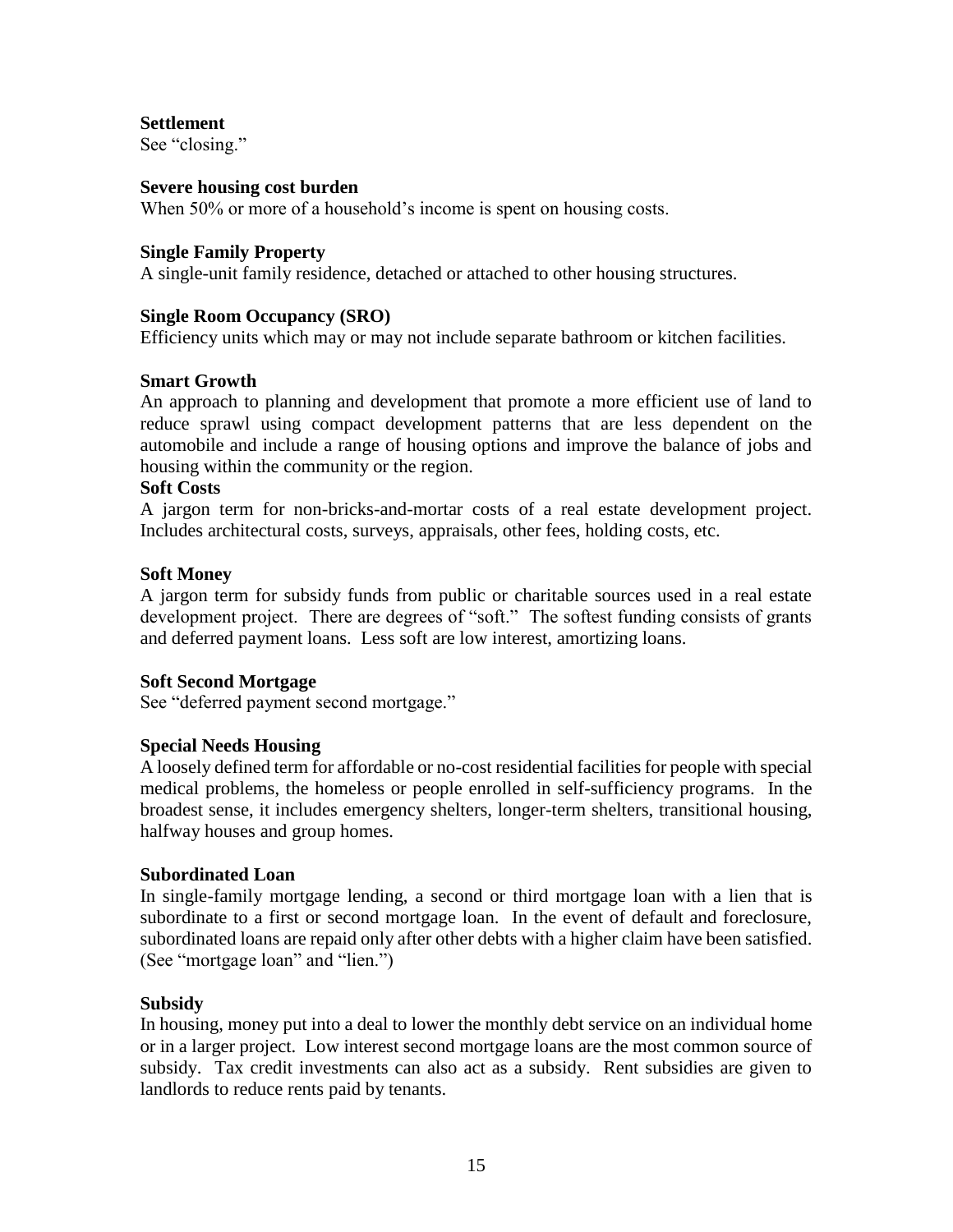# **Sustainable Communities**

Urban, suburban, and rural places that successfully integrate housing, land use, economic and workforce development, transportation, and infrastructure investments in a manner that empowers jurisdictions to consider the interdependent challenges of: 1) economic competitiveness and revitalization; 2) social equity, inclusion, and access to opportunity; 3) energy use and climate change; and 4) public health and environmental impact.

### **Tax Increment Finance District (TIF)**

A [public financing](https://en.wikipedia.org/wiki/Public_financing) method that is used as a [subsidy](https://en.wikipedia.org/wiki/Subsidy) for [redevelopment,](https://en.wikipedia.org/wiki/Redevelopment) infrastructure, and other community-improvement projects in many countries, including the [United States.](https://en.wikipedia.org/wiki/United_States) Similar or related [value capture](https://en.wikipedia.org/wiki/Value_capture) strategies are used around the world.

### **Tenant-Based Rental Assistance**

HUD assists low- and very low-income families in obtaining decent, safe, and sanitary housing in private accommodations by making up the difference between what they can afford and the approved rent for an adequate housing unit.

### **Three-Two (3/2) Option**

Underwriting guidelines that allow homebuyers to make a three-percent down payment with their own funds, coupled with a gift from a relative or a two-percent grant or unsecured loan from a nonprofit or government-sponsored program. For example, Fannie Mae will purchase loans from approved lending programs that use this option, if the borrower's income does not exceed 115% of the area median income.

# **Transit-oriented development (TOD)**

Development of commercial space, housing services, and job opportunities close to public transportation, thereby reducing dependence on automobiles. TODs are typically designed to include a mix of land uses within a quarter-mile walking distance of transit stops or core commercial areas.

# **Transitional Housing**

A loosely defined term covering a number of housing facilities that serve the formerly homeless, people trying to get off welfare, or people released from institutions. Usually the term of stay is restricted to one to two years. The most common form is apartments or shared living facilities for the formerly homeless or single female parents with children. When treatment and supervision is involved, a facility is usually called a halfway house or group home.

#### **Underwriting**

The process of evaluating a loan application to determine if it meets credit standards and any other special requirements (as with special loan products for low-income borrowers). The underwriting process determines whether or not a loan will be approved, and on what terms and conditions.